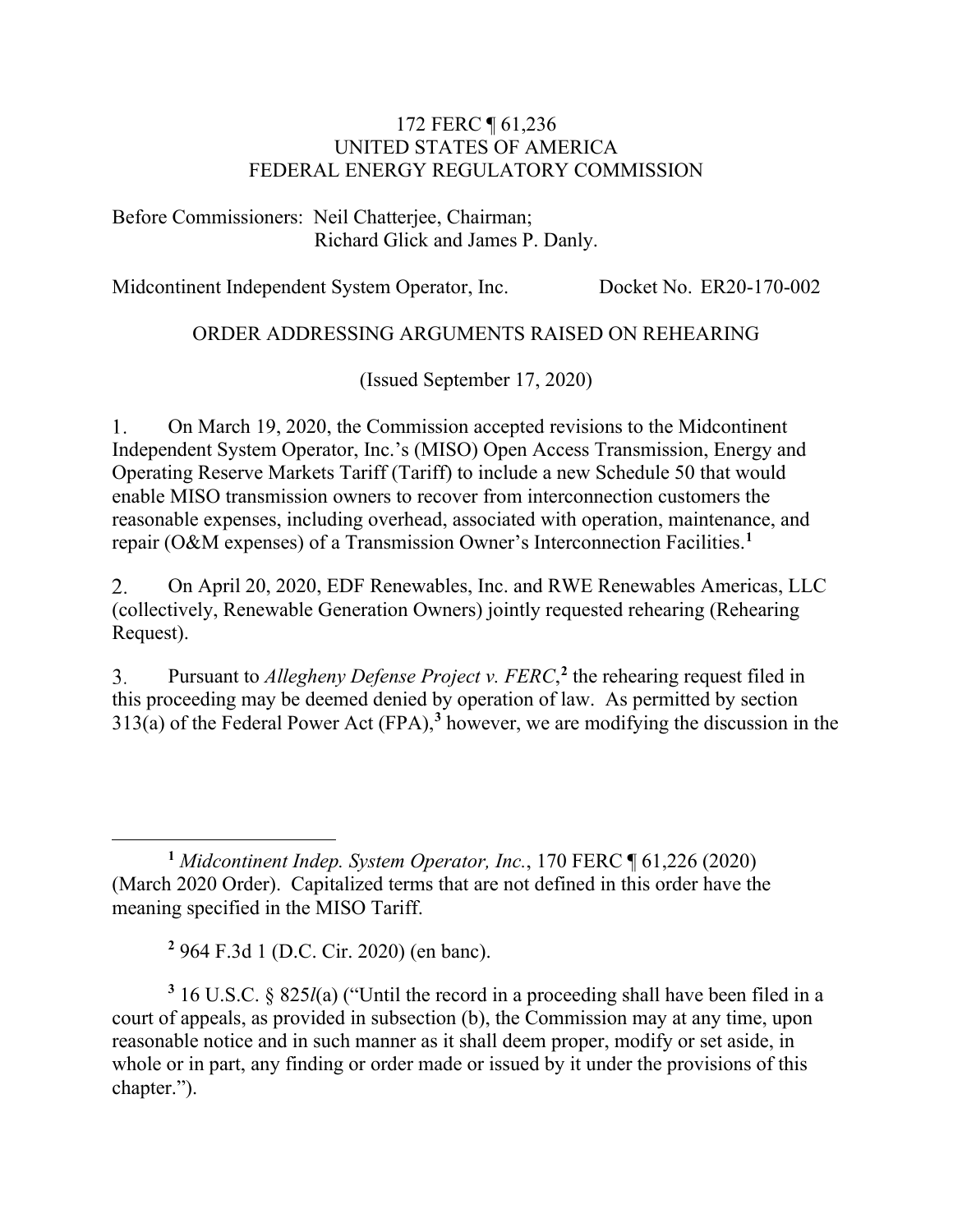March 2020 Order and continue to reach the same result in this proceeding, as discussed below.**[4](#page-1-0)**

## **I. Background**

As a basis for their proposal filed on October 23, 2019, MISO and a group of  $\overline{4}$ . MISO Transmission Owners**[5](#page-1-1)** (collectively, Filing Parties) stated that although section 10.5 of MISO's *pro forma* Generator Interconnection Agreement requires interconnection customers to pay for all reasonable O&M expenses associated with Transmission Owner Interconnection Facilities, MISO's Tariff contained no mechanism to enable a transmission owner's calculation and recovery of such expenses.**[6](#page-1-2)** The Filing Parties stated that their proposed Schedule 50 enables transmission owners to calculate and charge an "Annual O&M and Overheads Charge" that will be collected from each responsible interconnection customer, and revenues from the charge will be treated as a

<span id="page-1-1"></span>**<sup>5</sup>** MISO Transmission Owners for this filing consisted of: Ameren Services Company, as agent for Union Electric Company, Ameren Illinois Company; American Transmission Company LLC; Big Rivers Electric Corporation; Central Minnesota Municipal Power Agency; City Water, Light & Power (Springfield, IL); Cleco Power LLC; Cooperative Energy; Dairyland Power Cooperative; Duke Energy Business Services, LLC for Duke Energy Indiana, LLC; East Texas Electric Cooperative; Entergy Arkansas, Inc.; Entergy Louisiana, LLC; Entergy Mississippi, Inc.; Entergy New Orleans, LLC; Entergy Texas, Inc.; Great River Energy; Hoosier Energy Rural Electric Cooperative, Inc.; Indiana Municipal Power Agency; Indianapolis Power & Light Company; International Transmission Company; ITC Midwest LLC; Lafayette Utilities System; Michigan Electric Transmission Company, LLC; MidAmerican Energy Company; Minnesota Power (and its subsidiary Superior Water, L&P); Missouri River Energy Services; Montana-Dakota Utilities Co.; Northern Indiana Public Service Company LLC; Northern States Power Company, a Minnesota corporation, and Northern States Power Company, a Wisconsin corporation, subsidiaries of Xcel Energy Inc.; Northwestern Wisconsin Electric Company; Otter Tail Power Company; Prairie Power Inc.; Southern Illinois Power Cooperative; Southern Indiana Gas & Electric Company; Southern Minnesota Municipal Power Agency; Wabash Valley Power Association, Inc.; and Wolverine Power Supply Cooperative, Inc.

<span id="page-1-2"></span>**<sup>6</sup>** March 2020 Order, 170 FERC ¶ 61,226 at PP 2, 5.

<span id="page-1-0"></span>**<sup>4</sup>** *Allegheny Def. Project*, 964 F.3d at 16-17. The Commission is not changing the outcome of the March 2020 Order. *See Smith Lake Improvement & Stakeholders Ass'n v. FERC*, 809 F.3d 55, 56-57 (D.C. Cir. 2015).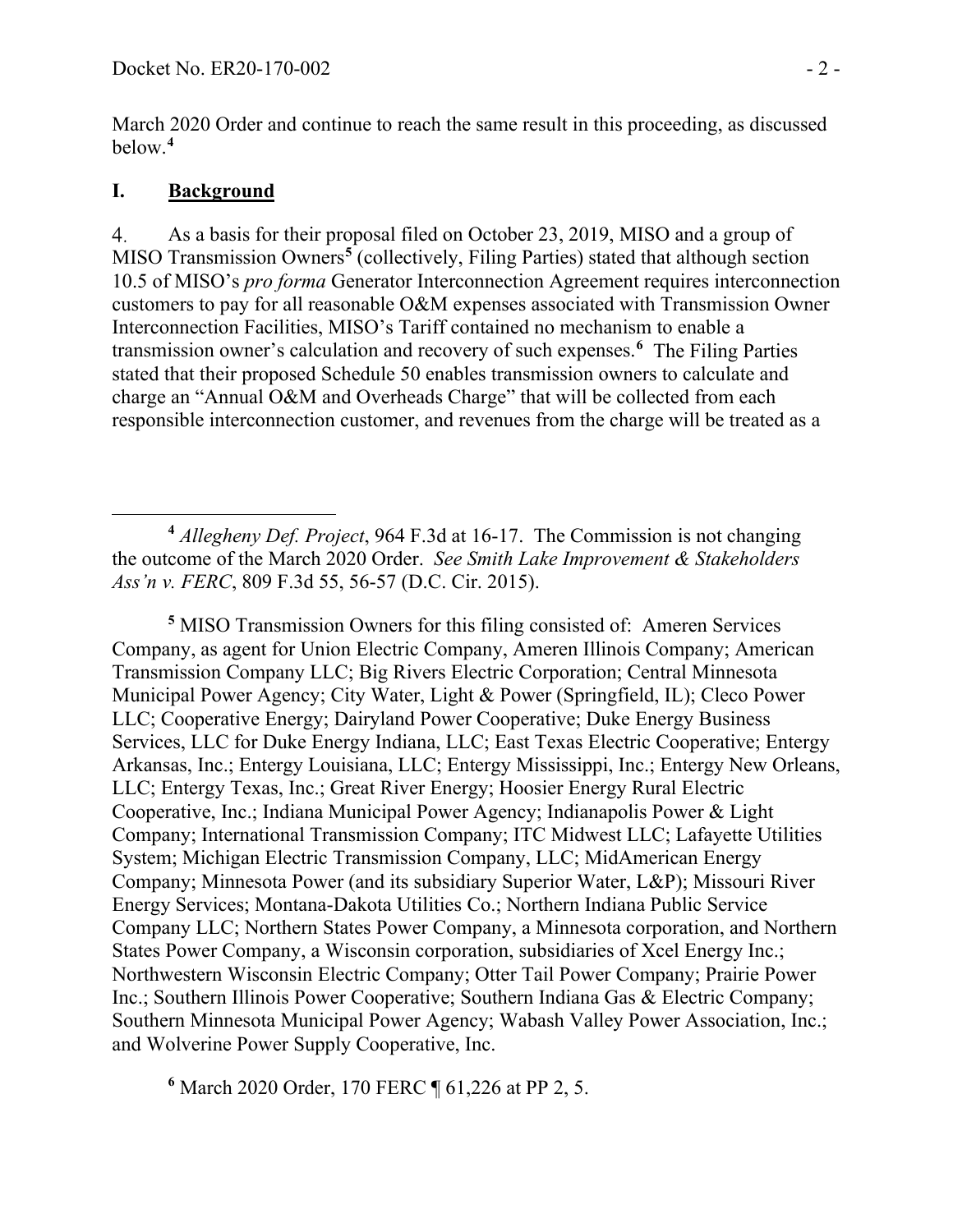revenue credit reducing the net revenue requirement to be collected from transmission customers under Attachment O of the Tariff.**[7](#page-2-0)**

Specifically, the Annual O&M and Overheads Charge for a given interconnection  $5<sub>1</sub>$ customer will be computed as:

$$
X = [A/(B+C)] * c_x
$$

Where:

 $X =$  Annual O&M and Overheads Charge

 $A =$ The transmission owner's total annual O&M expense in the prior calendar year

 $B$  = The transmission owner's total annual transmission gross plant in the prior calendar year

 $C =$  Any payments received by the transmission owner for contribution in aid of construction for transmission facilities

 $c_x$  = the installed cost of the Transmission Owner's Interconnection Facility that serves the individual interconnection customer, net of any associated retirements. **[8](#page-2-1)**

6. The Renewable Generation Owners protested the Filing Parties' proposed tariff revisions, arguing that the proposal inflated the numerator and deflated the denominator with regard to interconnection customer-funded network upgrades, a distortion that would lead to an inflated Annual O&M and Overheads Charge for an interconnection customer. **[9](#page-2-2)** The Renewable Generation Owners stated that interconnection customerfunded network upgrades are a significant amount of the new transmission built in MISO, yet the Filing Parties ignored this in their proposed formula. The Renewable Generation Owners claimed that either the numerator must exclude the O&M expenses that the MISO transmission owner performs on all of the interconnection customer-funded network upgrades or the denominator must include the gross cost of all interconnection customer-funded network upgrades that have been added to a MISO transmission owner's integrated grid since Order No. 2003**[10](#page-2-3)** was adopted.

<span id="page-2-0"></span>**<sup>7</sup>** March 2020 Order, 170 FERC ¶ 61,226 at P 5.

**<sup>8</sup>** *Id.* P 6.

**<sup>9</sup>** *Id.* P 25.

<span id="page-2-3"></span><span id="page-2-2"></span><span id="page-2-1"></span>**<sup>10</sup>** *Standardization of Generation Interconnection Agreements and Procedures*, Order No. 2003, 104 FERC ¶ 61,103 (2003), *order on reh'g*, Order No. 2003-A, 106 FERC ¶ 61,220, *order on reh'g*, Order No. 2003-B, 109 FERC ¶ 61,287 (2004), *order on reh'g*, Order No. 2003-C, 111 FERC ¶ 61,401 (2005), *aff'd sub nom. Nat'l Ass'n of Regulatory Util. Comm'rs v. FERC*, 475 F.3d 1277 (D.C. Cir. 2007), *cert. denied*, 552 U.S. 1230 (2008).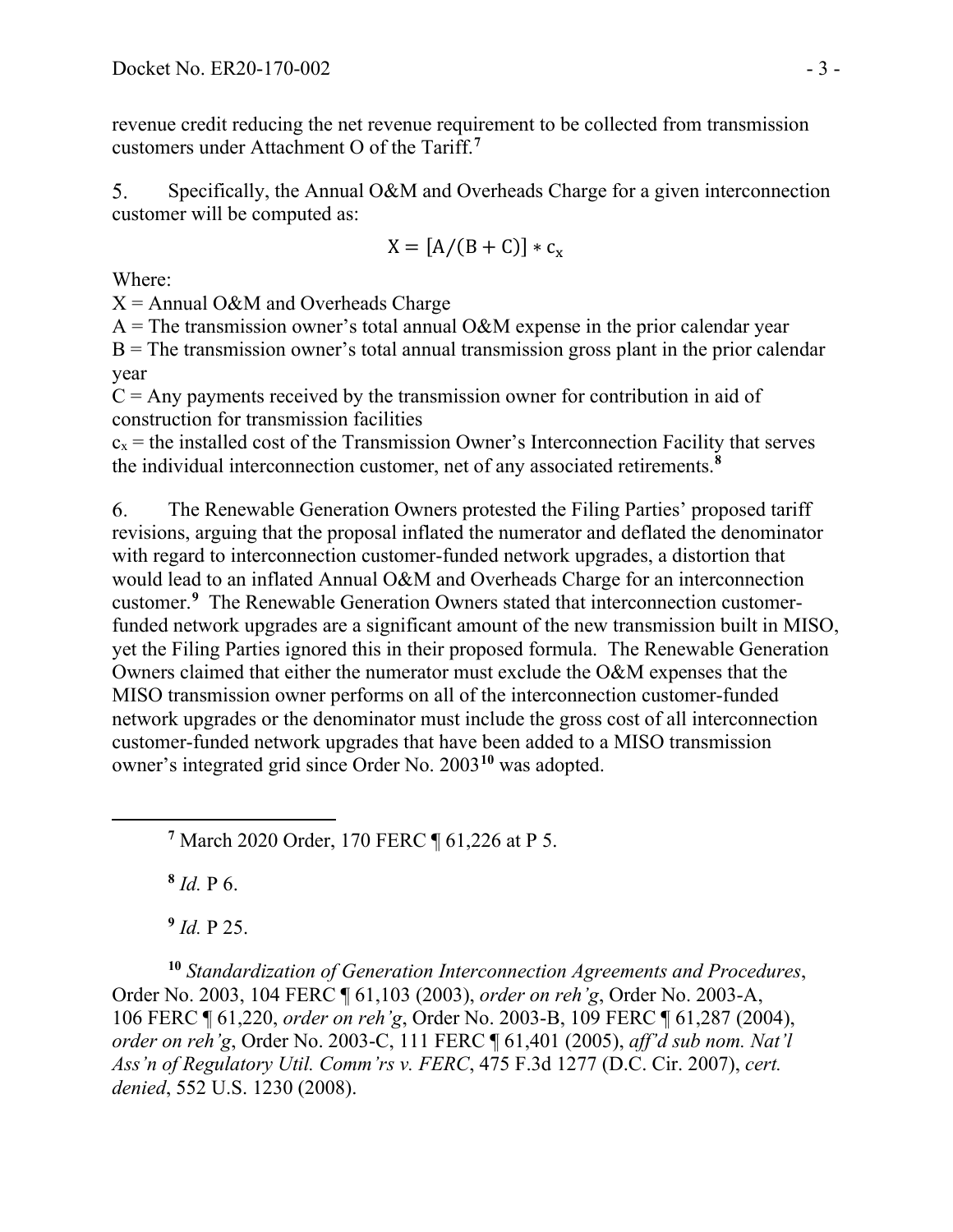$7<sup>1</sup>$ The MISO Transmission Owners filed a motion for leave to answer and answer to all comments and protests.**[11](#page-3-0)**

In the March 2020 Order, the Commission disagreed with the Renewable 8. Generation Owners' claim that categories of costs reflected in the numerator and denominator are overly inclusive and not representative of Transmission-Owner-Interconnection-Facility-related expenses. **[12](#page-3-1)** Instead, the Commission found that the proposed use of the installed costs of the facilities, when available, as a share of gross transmission plant to assign a share of total system O&M expenses represents a just and reasonable method for allocating all of the various types of O&M expenses associated with Transmission Owner Interconnection Facilities. The Commission concluded that the Renewable Generation Owners' concern about the omission of interconnection customer-funded network upgrades from the denominator had been addressed by the MISO Transmission Owners' statement that gross transmission plant includes these network upgrades.

9. Ultimately, the Commission accepted the proposed Tariff revisions as a just, reasonable, and not unduly discriminatory or preferential method for allocating the various types of O&M expenses associated with Transmission Owner Interconnection Facilities to the interconnection customers that cause them. **[13](#page-3-2)**

# **II. Discussion**

 $10.$ On rehearing, the Renewable Generation Owners claim that the Commission erred by relying on a statement in the MISO Transmission Owners' answer filed on December 9, 2019, that "all investment is included in the denominator," which includes "Interconnection Customer-funded network upgrades because Gross Plant includes network upgrades to be paid through Facilities Service Agreements, including network upgrades funded by contributions in aid of construction ('CIACs') where the Transmission Owner is not allowed to earn a return."**[14](#page-3-3)**

**<sup>13</sup>** *Id.* PP 51, 53.

<span id="page-3-3"></span><span id="page-3-2"></span>**<sup>14</sup>** Renewable Generation Owners Rehearing Request at 2 (quoting MISO Transmission Owners Answer at 19-20).

<span id="page-3-1"></span><span id="page-3-0"></span>**<sup>11</sup>** MISO Transmission Owners December 9, 2019 Motion for Leave to Answer and Answer (MISO Transmission Owners Answer).

**<sup>12</sup>** March 2020 Order, 170 FERC ¶ 61,226 at P 58.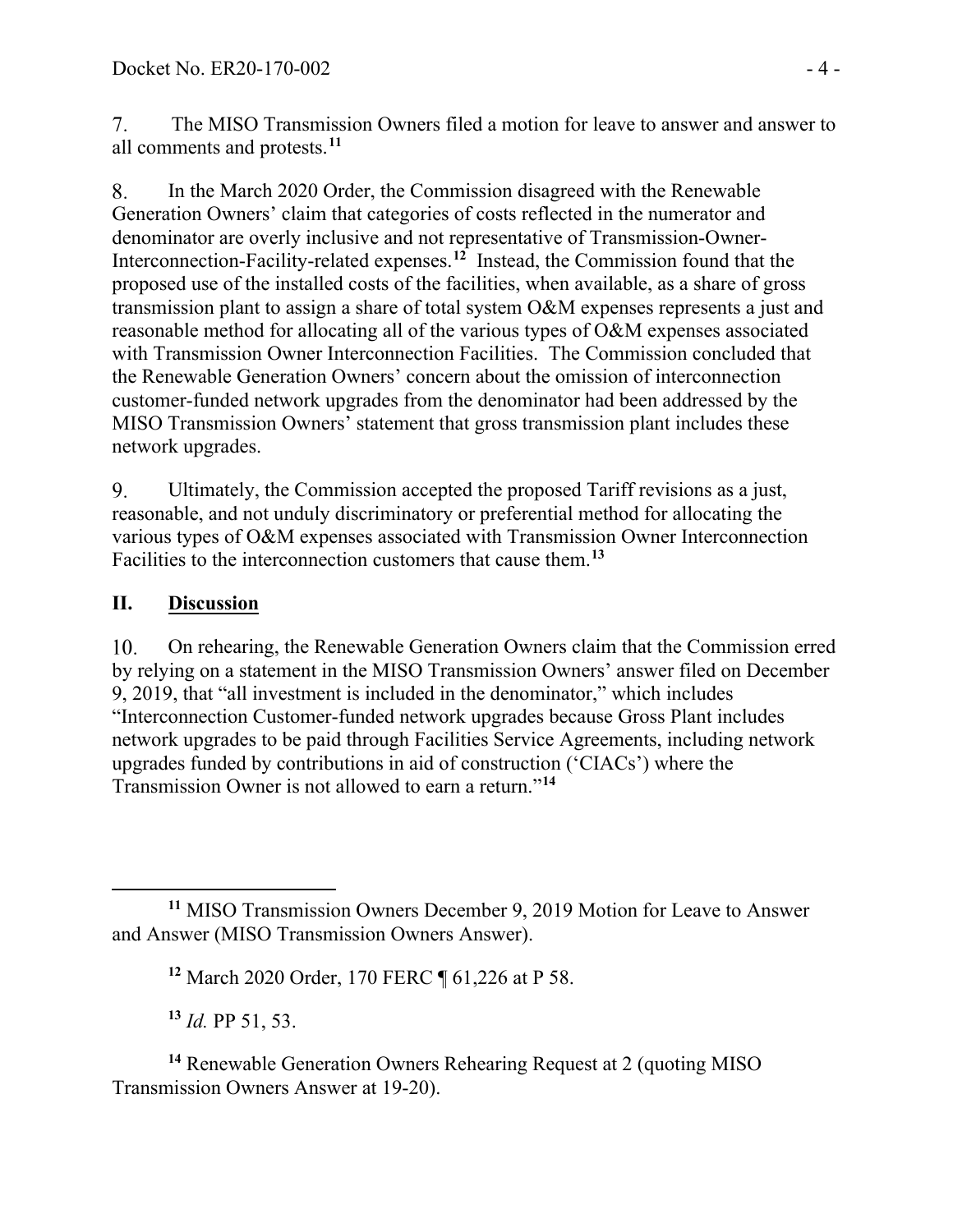11. The Renewable Generation Owners state that the MISO Transmission Owners' explanation was illusory for two reasons.<sup>[15](#page-4-0)</sup> First, Facilities Service Agreements have rarely been used for interconnection customer-funded network upgrades. Second, the cost of facilities for which the transmission owner is not allowed to earn a return are not rolled into a transmission owner's transmission rate base and so are not included in a transmission owner's Attachment O data (for formula transmission rates). This omission will propagate forward, the Renewable Generation Owners explain, because Attachment O data will serve as the basis for the gross transmission plant in the proposed formula for the Annual O&M and Overheads Charge. **[16](#page-4-1)** The Renewable Generation Owners assert that both of the MISO Transmission Owners' criteria therefore fail to place the vast majority of network upgrades funded by interconnection customers since 2003 into the denominator of the formula for the Annual O&M and Overheads Charge.

12. The Renewable Generation Owners renew their request that either the numerator must *exclude* the O&M expenses that the MISO transmission owner performs on all of the interconnection customer-funded network upgrades or the denominator must *include* the gross cost of all interconnection customer-funded network upgrades that have been added to a MISO transmission owner's integrated grid since Order No. 2003 was adopted. **[17](#page-4-2)**

13. We find that, regardless of the statements in the MISO Transmission Owners' answer, no language in Schedule 50 suggests that the denominator will exclude any portion of interconnection customer-funded network upgrades. As noted above, the Annual O&M and Overheads Charge for a given interconnection customer will be computed as:

$$
X=[A/(B+C)]*c_x
$$

Schedule 50 indicates that variable B in the denominator, the transmission owner's total annual transmission gross plant in the prior calendar year, is pulled directly from the transmission owner's formula rate set forth in Attachment O of the Tariff.**[18](#page-4-3)** Variable C in the denominator is equal to "Payments received for Contributions in Aid of

<span id="page-4-0"></span>**<sup>15</sup>** *Id.* at 3-6.

**<sup>16</sup>** *Id.* at 6-7.

**<sup>17</sup>** *Id.* at 7-8.

<span id="page-4-3"></span><span id="page-4-2"></span><span id="page-4-1"></span>**<sup>18</sup>** MISO October 23, 2019 Filing at 8; *id*. Ex. I at 1 (explaining that variable B comes from Attachment O, page 2, column 5, line 2).